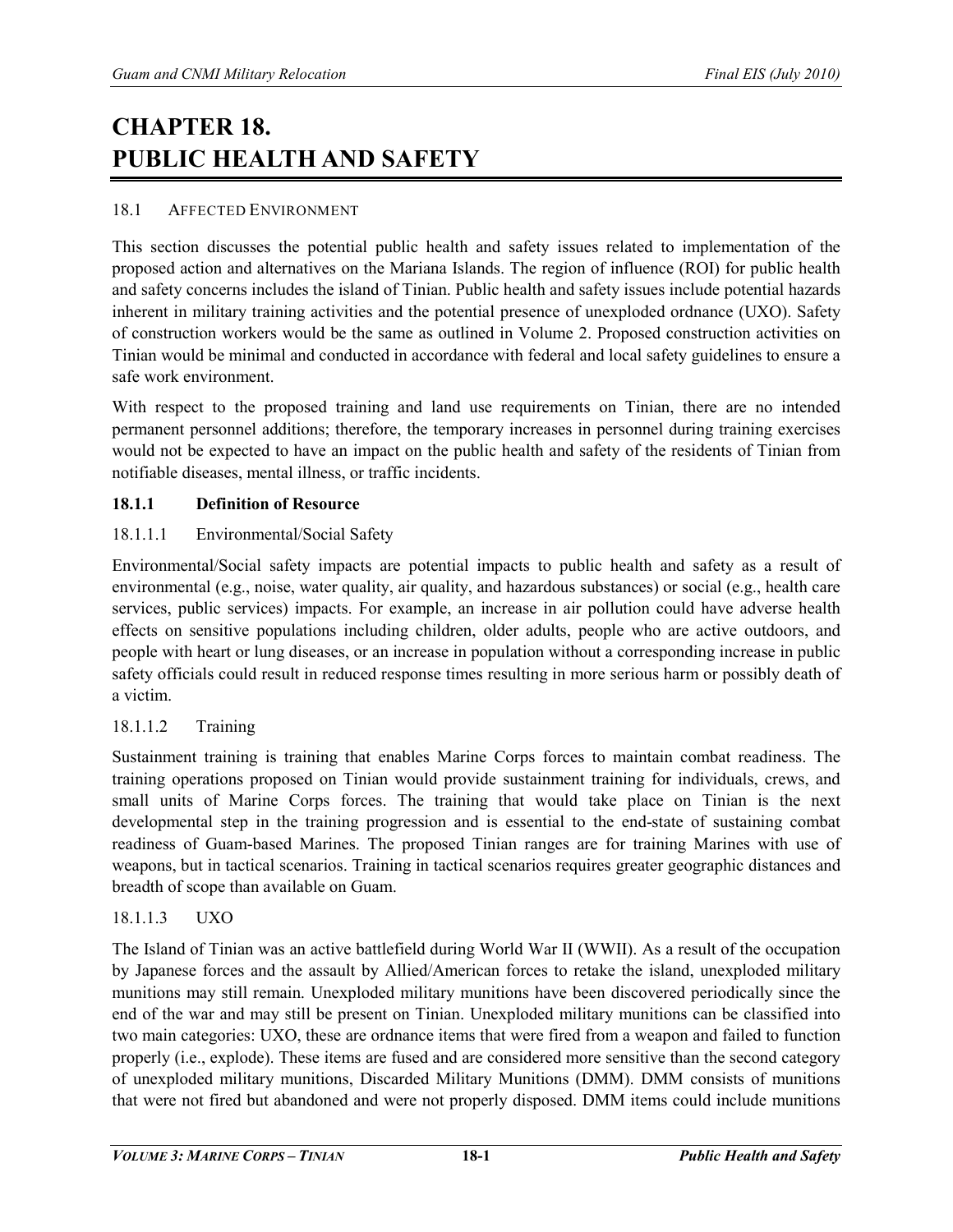that were left behind by military personnel; intentionally buried (i.e., weapons cache) or unintentionally buried as a result of combat on the island; or munitions that were discarded/left behind by military personnel. Additionally, the retaking of Tinian by Allied/American forces required amphibious landings; therefore, UXO and DMM may also be present in waters off the assault beaches.

UXO and DMM items include, but are not limited to: aerial bombs, Naval and field artillery projectiles, aerial and barrage rockets, mortar rounds, bazooka rounds, hand grenades, landmines, flares, and other pyrotechnic devises. The aforementioned munitions would vary in size (e.g., 105-millimeter or 5-inch projectiles) and explosive hazard (e.g., high explosive, incendiary filler).

Clearances for unexploded military munitions have been conducted in the past to remove this hazard and unexploded military munitions have been found and reported periodically since the end of the war. Although over 60-years have passed since the battle for Tinian and portions of the island have been developed, unexploded military munitions may still be present.

In accordance with Naval Ordnance Safety and Security Activity (NOSSA) Instruction 8020.15B, Explosives Safety Submission (ESS) documentation must be prepared that details how explosive safety standards are applied to munitions responses. The ESS also addresses how a project will comply with applicable environmental requirements related to the management of munitions and explosives of concern (MEC) and material potentially presenting an explosive hazard (MPPEH). At munitions response.sites, no site operations may begin unless NOSSA and the Department of Defense (DoD) Explosive Safety Board have reviewed and approved the ESS. An ESS is prepared for on-site construction support where the likelihood of encountering UXO is determined to be moderate or high and where ground-distiurbing or other intrusive activities, including dredging may occur in areas known or suspected to contain UXO. The ESS outlines specific measuers to be taken to ensure the safety of workers and the public.

## 18.2 ENVIRONMENTAL CONSEQUENCES

This chapter discusses the potential effects to public health and safety from environmental (e.g., noise, water quality, air quality, and hazardous substances) or social (e.g., health care services, public services) impacts, the hazards inherent in military training activities, and UXO associated with implementation of the alternatives within the ROI.

# **18.2.1 Approach to Analysis**

# 18.2.1.1 Methodology

Potential effects to public safety from implementation of the alternatives were derived based upon information detailed in the descriptions of each alternative. Several factors were considered in evaluating the effects of the activities on public health and safety. These factors include proximity to the public, access control, scheduling, public notification of events, frequency of events, duration of events, range safety procedures, operational control of training events, and safety history. The analysis did not differentiate between construction and operation activities, as the public health context contains both simultaneously.

With construction activities, there is a potential for standing water and water based vectors such as mosquitoes and related diseases. Most mosquitoes require quiet, standing water or moist soil where flooding occurs to lay their eggs. Removal of standing water sources and/or promotion of drainage would eliminate potential breeding sites. To limit the amount of standing water at construction sites, stagnant water pools, puddles, and ditches would be drained or filled; containers that catch/trap water (e.g., buckets, old tires, cans) would be removed; and if necessary, pesticide application (e.g., *Bacillus*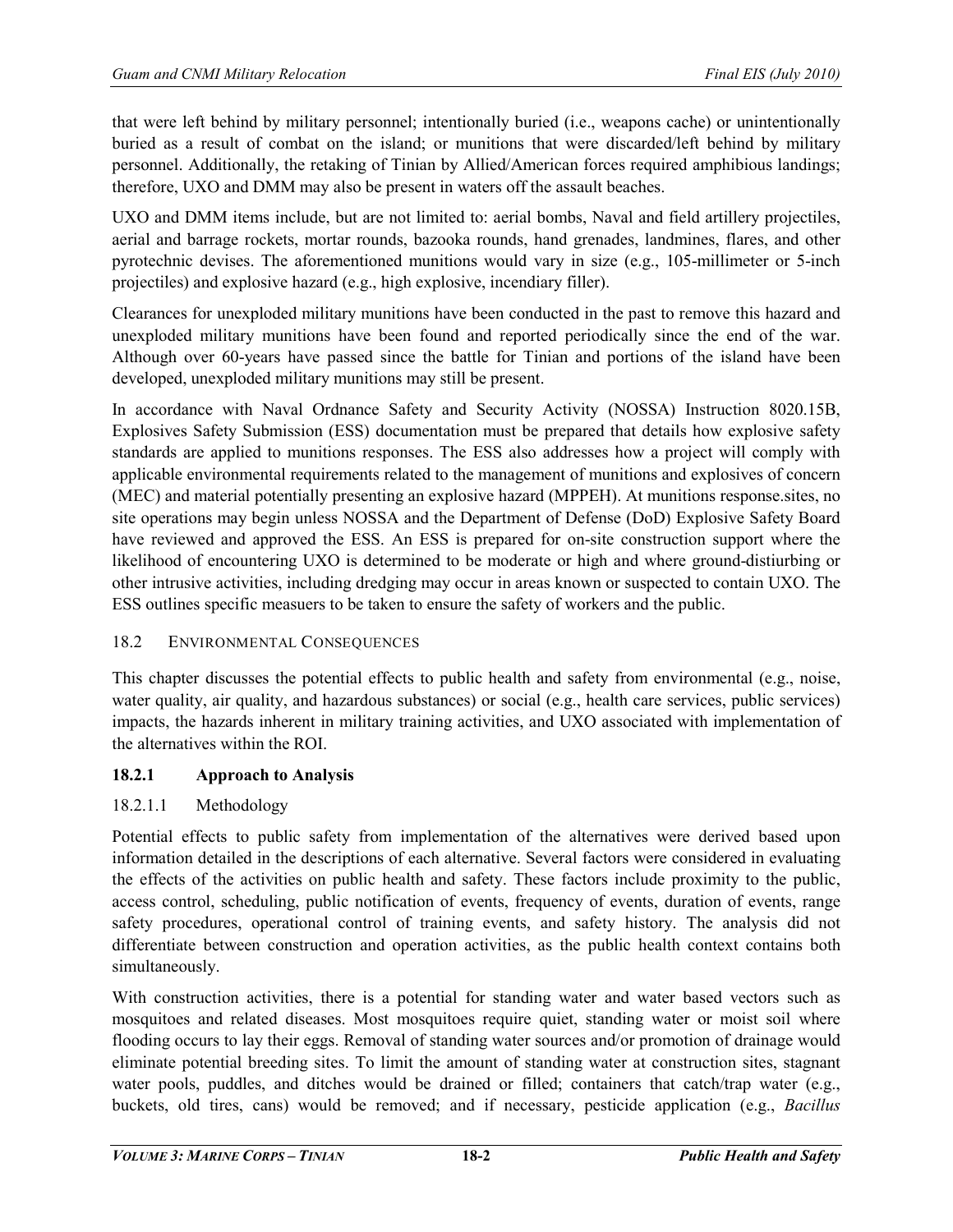*thuringensis*) could be used to help control mosquitoes. Implementing these Best Management Practices (BMPs) would reduce the opportunities for an outbreak of water-related diseases.

Potential health and safety concerns on Tinian result primarily from proposed training activities.

Information regarding the possible presence of UXO was obtained from various military and public sources. Information specific to the proposed training activities on Tinian was obtained from military sources.

## 18.2.1.2 Determination of Significance

Public health and safety impacts are considered significant if the general public is substantially endangered as a result of training activities. Several factors were considered in evaluating the effects of the activities on public health and safety. These factors include proximity to the public, access control, scheduling, public notification of events, frequency of events, duration of events, range safety procedures, and operational control of training events.

For proposed military training events conducted on or around Tinian, there would be specific and documented procedures in place to ensure that construction contractors and the public are not endangered by proposed military training activities.

## 18.2.1.3 Issues Identified during Public Scoping Process

As part of the analysis, concerns related to public health and safety that were mentioned by the public, including regulatory stakeholders, during the public scoping meetings were addressed. A general account of comments submitted regarding the overall military relocation includes the following:

- Potential increases in diseases including:
	- o Acquired Immune Deficiency Syndrome (AIDS)
	- o Cholera
	- o Dengue
	- o Hepatitis C
	- o Malaria
	- o Measles
	- o Rubella
	- o Sexually Transmitted Diseases other than AIDS
	- o Tuberculosis (TB)
	- o Typhoid Fever
- Potential increases in mental illness
- Potential increases in traffic incidents
- Potential contact with UXO.

## **18.2.2 Alternative 1 (Preferred Alternative)**

## 18.2.2.1 Environmental/Social Safety

#### Noise

Noise associated with construction and training activities on Tinian is discussed in Chapter 6. Construction noise would attenuate to about 60 dB  $L_{\text{max}}$  at the nearest receptor. This is well below the threshold for sensitive receptors or continuous exposure and is less than significant. Aviation and live-fire training would be located well within the military area and noise associated with these activities would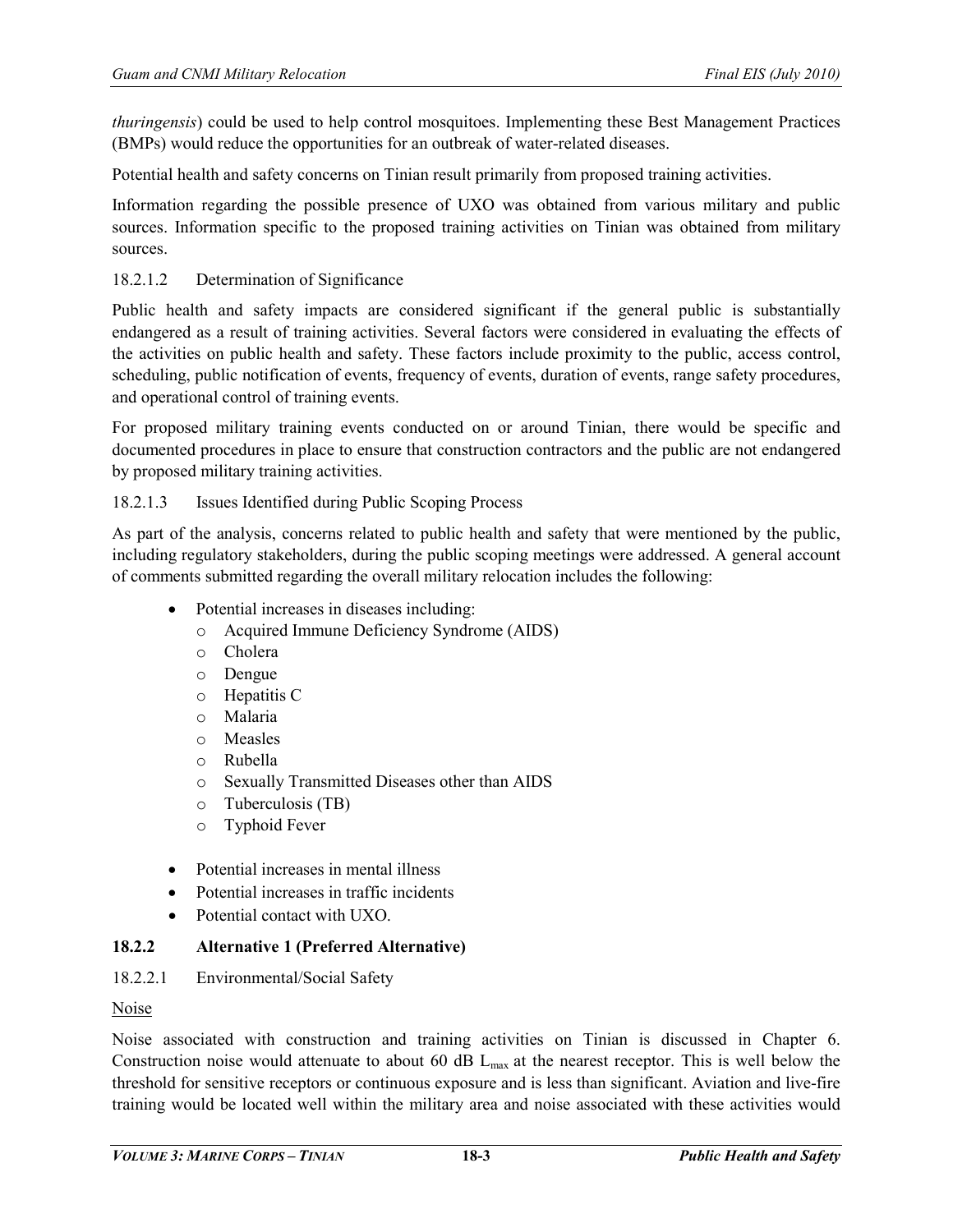not likely be heard from off-base receptors. Therefore it is anticipated that overall impacts associated with noise to human health and safety would be less than significant.

## Water Quality

Construction and operational activities associated with training activities on Tinian would be implemented in accordance with Standard Operating Procedures (SOPs) and BMPs, and in accordance with applicable regulations. Therefore, no impacts to water quality from construction and training activities are anticipated.

## Air Quality

As discussed in Volume 3, Chapter 5, increased pollutants associated with training activities on Tinian would be less than significant. Although increased emissions would be less than significant, construction and operational activities would result in pollutant emissions, which could result in health impacts to individuals on Tinian that could increase the use of health care services. Air pollution can harm individuals when it accumulates in the air in high enough concentrations. People exposed to high enough levels of certain air pollutants may experience:

- Irritation of the eyes, nose, and throat
- Wheezing, coughing, chest tightness, and breathing difficulties
- Worsening of existing lung and heart problems
- Increased risk of heart attack

In addition, long-term exposure to air pollution has been linked to certain types of cancer and damage to the immune, neurological, reproductive, and respiratory systems.

Some groups of people are especially sensitive to common air pollutants such as particulates and groundlevel ozone. Sensitive populations include children, older adults, people who are active outdoors, and people with heart or lung diseases, such as asthma. Because air emission increases would be less than significant, it is anticipated that the Tinian clinic would have adequate staffing to handle air qualityrelated illnesses; therefore, less than significant impacts would be anticipated as a result of emissions from construction and training activities.

## Hazardous Substances

Activities associated with training activities on Tinian would result in an increase in the use, handling, storage, transportation, and disposition of hazardous substances. These activities would be conducted in accordance with applicable hazardous material and waste regulations, and established BMPs and SOPs to ensure the health and safety of workers and the general public is maintained. Because hazardous substance management activities would be conducted in accordance with applicable regulations and established BMPs and SOPs, no impacts to public health and safety are anticipated.

## Health Care Services

Volume 3, Chapter 16 discusses staffing requirements for health care services necessary to cope with population increases associated with training activities on Tinian. A small number of medical personnel would accompany military training units, and would be expected to assist civilian medical personnel in the event of emergencies; therefore, no impact to health care services on Tinian is anticipated.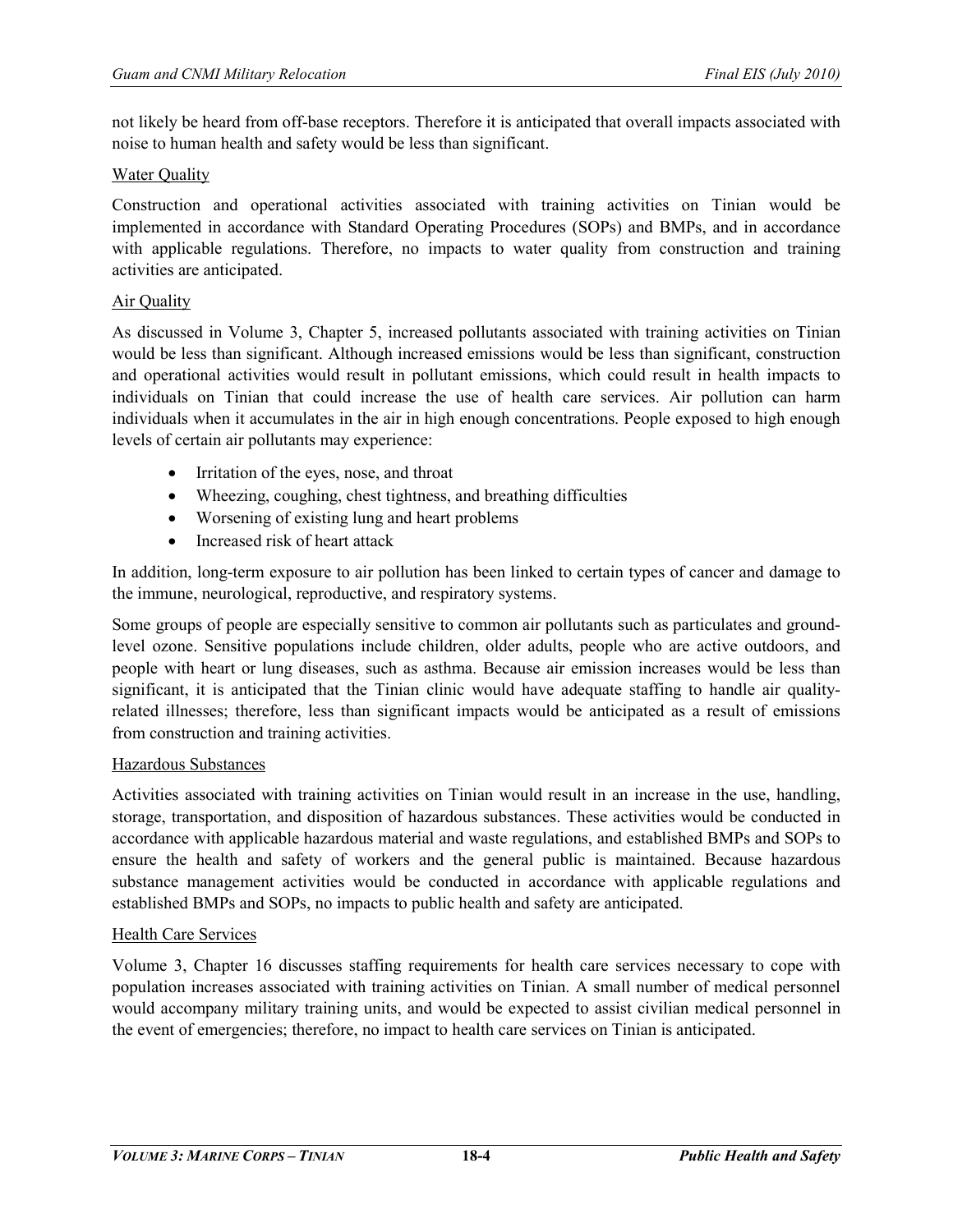## Public Services

Volume 3, Chapter 16 discusses staffing requirements for public services necessary to cope with population increases associated with training activities on Tinian. An increase in the number of construction workers would likely require the addition of one police officer. Tinian police anticipate few operation phase public safety impacts, if training units are accompanied by military police, as they historically have been. The Tinian fire department also expects no impact from training. No impact to public services is anticipated.

## 18.2.2.2 Training

The safety of the public as well as personnel participating in training events is a primary consideration for all training activities. The fundamental guidance adhered to during training is that the range must be able to safely contain the hazard footprints of the weapons and equipment employed. The Range Safety Officer ensures that these hazardous areas are clear of personnel during training activities. After a live-fire event, the participating unit ensures that all weapons are safe and clear of live rounds.

Training activity would be scheduled and public notices would be provided in newspapers/otherwise posted at least 1 week prior to training events. Prior to conducting training activities, the public and nonparticipating personnel would be cleared from the area so that the only public health and safety issue would be if a training event exceeded the safety area boundaries. The range area would not be accessible by non-participating personnel during training, including sufficient lead-time before training to ensure range area clearance. Training periods would be scheduled in advance with signs posted and published on a regular basis. To facilitate range safety, ground access would be controlled by traffic control points on existing roads. This would safeguard the public by keeping them out of any areas where there are potential dangers while simultaneously maintaining access to areas where training is not being conducted. Prior to training, range flags would be raised and traffic control points would be established and manned continuously throughout the duration of training. Interior portions of the range area (those affected by SDZs) would be inspected and watches would be posted at a range observation site for boats and aircraft, with positive observation of the sea and air space and having positive communications with range control. Risks to public health and safety are reduced by confirming that the training area is clear. The Marine Corps would also notify the public of training activities through public notices.

The Marine Corps would notify the Saipan International Airport air traffic control tower when firing is about to commence, monitor Saipan International Airport and Tinian International Airport (West Field) departure/arrivals information, and coordinate check firing procedures as required.

Public notification of training activities, use of established training areas, compliance with appropriate range safety procedures, and avoidance of non military vessels and personnel would reduce the potential for interaction between the public and personnel that are training. Specific and documented procedures would be in place to ensure the public is not endangered by training activities; therefore, training activities associated with Alternative 1 would result in less than significant impacts to public health and safety.

# 18.2.2.3 UXO

The Island of Tinian was an active battlefield during WWII. As a result of the invasion, occupation, and defense of the island by Japanese forces and the assault by Allied/American forces to retake the island, unexploded military munitions may still remain. Excavation for building foundations, roads, underground utilities, and other infrastructure could encounter unexploded military munitions in the form of UXO, DMM and/or MPPEH. Exposure to these MEC could result in the death or injury to workers, Marines or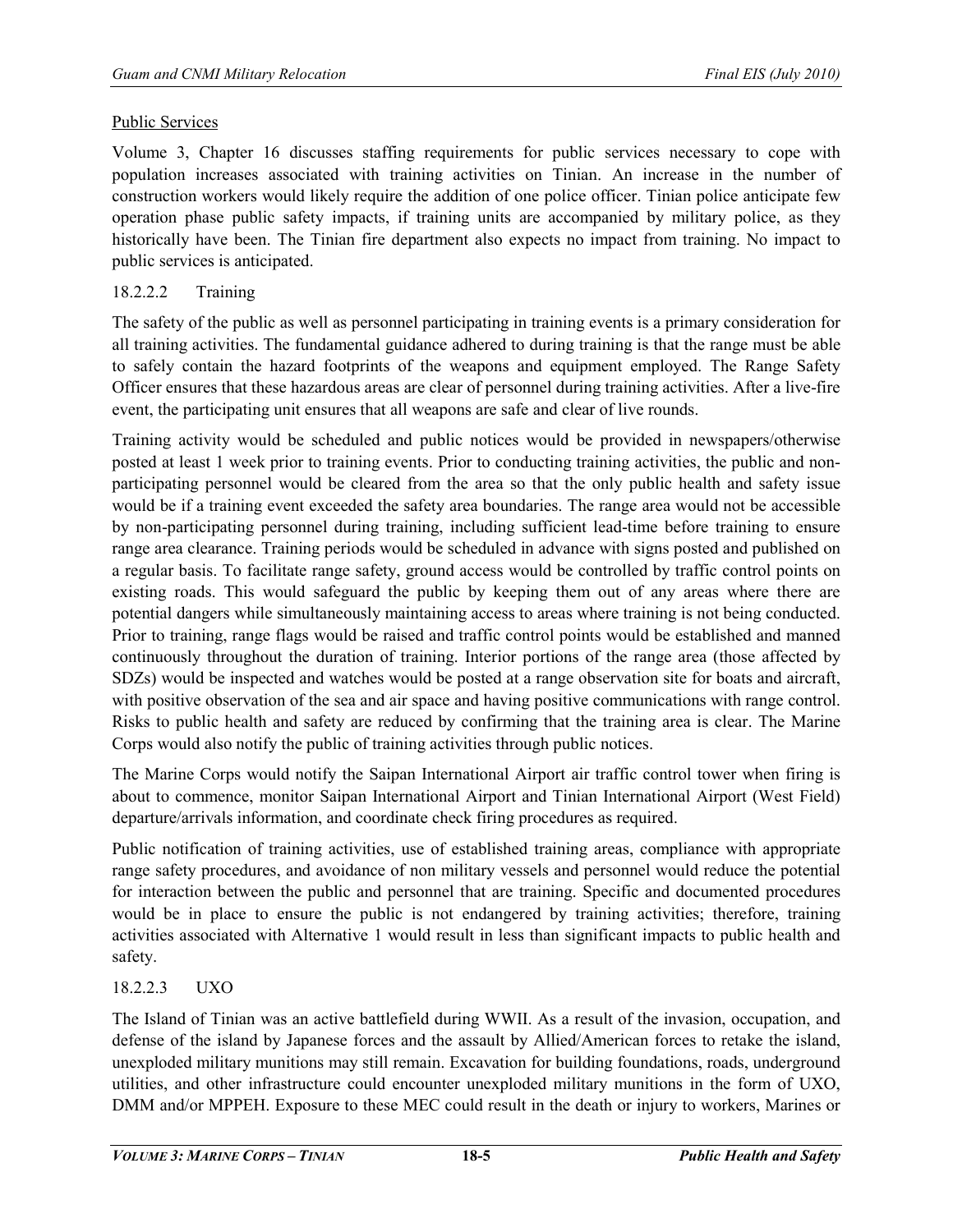to the public. To reduce the potential hazards related to the exposure to MEC, in accordance with DoD Directive 6055.9 (DoD Ammunition and Explosive Safety Standard) and NOSSA Instruction 8020.15B, ESS documentation would be prepared that outlines specific measuers that would be implemented to ensure the safety of workers and the public. BMPs that would be implemented include having qualified UXO personnel perform surveys to identify and remove potential MEC items prior to the initiation of training activities and ground disturbing activities. Additional safety precautions could include; UXO personnel supervision during earth moving and training activities, providing MEC awareness training to Marines prior to initiating activities on Tinian, and providing MEC awareness training to construction personnel involved in grading and excavations prior to and during ground-disturbing activities. The identification and removal of MEC prior to initiating construction activities and training construction personnel as to the hazards associated with unexploded military munitions would ensure that potential impacts would be minimized. Therefore, Alternative 1 would result in less than significant impacts to public health and safety (from UXO).

18.2.2.4 Summary of Alternative 1 Impacts

Table 18.2-1 summarizes Alternative 1 impacts.

| Area   | <i>Project Activities</i> | <b>Project Specific Impacts</b>                                                                                                                                                                                          |  |
|--------|---------------------------|--------------------------------------------------------------------------------------------------------------------------------------------------------------------------------------------------------------------------|--|
| Tinian | Construction              | No impacts to water quality, hazardous substances, health care services,<br>and protective services<br>Less than significant impacts from increased noise, air pollution,<br>training, and potential encounter with UXO  |  |
|        | Operation                 | No impacts to water quality, hazardous substances, health care services,<br>and protective services<br>Less than significant impacts from increased noise, air pollution,<br>training, and potential encounters with UXO |  |

|  |  |  | Table 18.2-1. Summary of Alternative 1 Impacts |  |
|--|--|--|------------------------------------------------|--|
|--|--|--|------------------------------------------------|--|

# 18.2.2.5 Alternative 1 Mitigation Measures

No mitigation measures would be needed for Alternative 1.

# **18.2.3 Alternative 2**

# 18.2.3.1 Environmental/Social Safety

Potential impacts to environmental/social safety (i.e., public health and safety concerns associated with noise, water quality, air quality, hazardous substances, health care services and public services) would be the same as discussed under Alternative 1. Less than significant impacts to public health and safety are anticipated from increases in noise and air quality emissions. No impact to public health and safety are anticipated from water quality concerns, management of hazardous substances, and requirements for health care services and public services.

# 18.2.3.2 Training

Potential impacts to public health and safety from training activities would be the same as discussed under Alternative 1. Possible interactions between the public and training activities in near shore areas within the SDZ of Alternative 2 would be minimized by ensuring the area is cleared. Public notification of training activities, use of established training areas, compliance with appropriate range safety procedures, and avoidance of non military vessels and personnel would reduce the potential for interaction between the public and personnel that are training. Specific and documented procedures would be in place to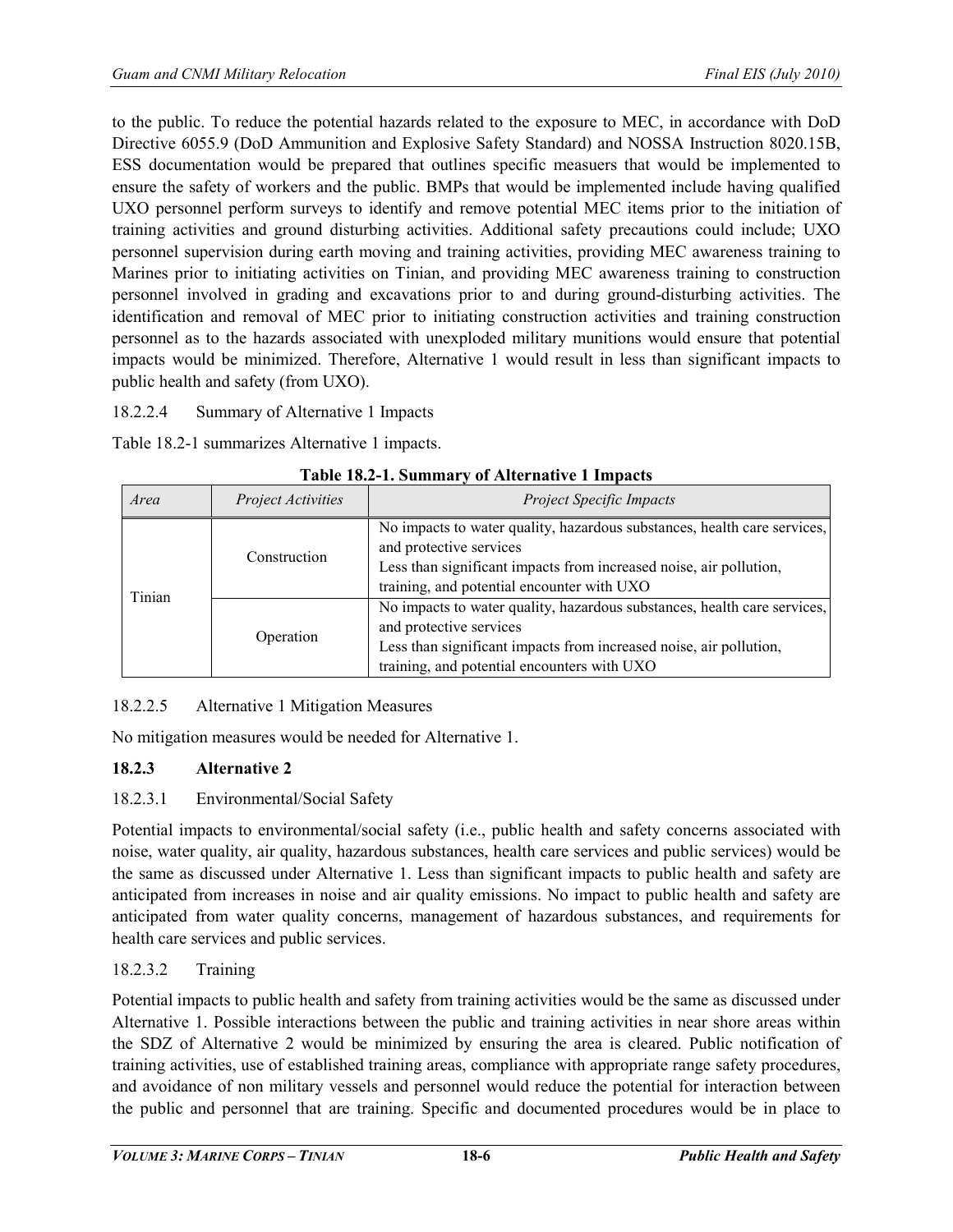ensure the public is not endangered by training activities; therefore, training activities associated with Alternative 2 would result in less than significant impacts to public health and safety.

# 18.2.3.3 UXO

Potential impacts to public health and safety from UXO and measures to be implemented to ensure public safety would be the same as discussed under Alternative 1. The identification and removal of MEC prior to initiating construction activities and training construction personnel as to the hazards associated with unexploded military munitions would ensure that potential impacts would be minimized. Therefore, Alternative 2 would result in less than significant impacts to public health and safety (from UXO).

18.2.3.4 Summary of Alternative 2 Impacts

Table 18.2-2 summarizes Alternative 2 impacts.

| Area   | Project Activities | <b>Project Specific Impacts</b>                                                                                                                                                                                          |  |
|--------|--------------------|--------------------------------------------------------------------------------------------------------------------------------------------------------------------------------------------------------------------------|--|
| Tinian | Construction       | No impacts to water quality, hazardous substances, health care services,<br>and protective services<br>Less than significant impacts from increased noise, air pollution, training,<br>and potential encounter with UXO  |  |
|        | Operation          | No impacts to water quality, hazardous substances, health care services,<br>and protective services<br>Less than significant impacts from increased noise, air pollution, training,<br>and potential encounters with UXO |  |

# 18.2.3.5 Alternative 2 Proposed Mitigation Measures

No mitigation measures would be needed for Alternative 2.

## **18.2.4 Alternative 3**

## 18.2.4.1 Environmental/Social Safety

Potential impacts to environmental/social safety (i.e., public health and safety concerns associated with noise, air quality, water quality, hazardous substances, health care services and public services) would be the same as discussed under Alternative 1. Less than significant impacts to public health and safety are anticipated from increases in noise and air quality emissions. No impact to public health and safety are anticipated from water quality concerns, management of hazardous substances, and requirements for health care services and public services.

## 18.2.4.2 Training

Potential impacts to public health and safety from training activities would be the same as discussed under Alternative 1. Public notification of training activities, use of established training areas, compliance with appropriate range safety procedures, and avoidance of non military vessels and personnel would reduce the potential for interaction between the public and personnel that are training. Specific and documented procedures would be in place to ensure the public is not endangered by training activities; therefore, training activities associated with Alternative 3 would result in less than significant impacts to public health and safety.

## 18.2.4.3 UXO

Potential impacts to public health and safety from UXO and measures to be implemented to ensure public safety would be the same as discussed under Alternative 1. The identification and removal of MEC prior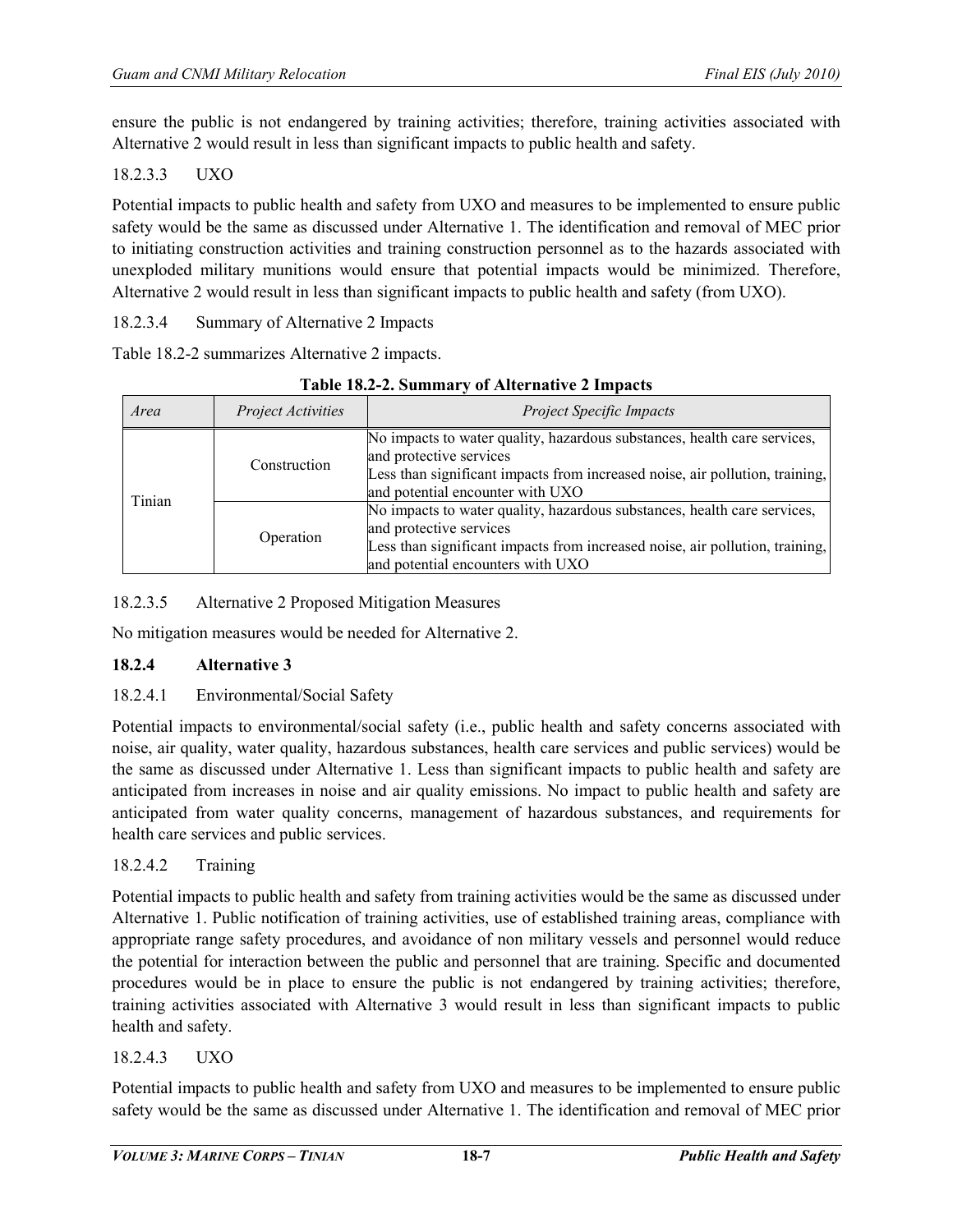to initiating construction activities and training construction personnel as to the hazards associated with unexploded military munitions would ensure that potential impacts would be minimized. Therefore, Alternative 3 would result in less than significant impacts to public health and safety (from UXO).

18.2.4.4 Summary of Alternative 3 Impacts

Table 18.2-3 summarizes Alternative 3 impacts.

| Area                   | Project Activities | <b>Project Specific Impacts</b>                                                                                                                                                                                          |
|------------------------|--------------------|--------------------------------------------------------------------------------------------------------------------------------------------------------------------------------------------------------------------------|
| Construction<br>Tinian |                    | No impacts to water quality, hazardous substances, health care services,<br>and protective services<br>Less than significant impacts from increased noise, air pollution, training,<br>and potential encounter with UXO  |
|                        | Operation          | No impacts to water quality, hazardous substances, health care services,<br>and protective services<br>Less than significant impacts from increased noise, air pollution, training,<br>and potential encounters with UXO |

18.2.4.5 Alternative 3 Proposed Mitigation Measures

No mitigation measures would be needed for Alternative 3.

#### **18.2.5 No-Action Alternative**

Under the no-action alternative, no new construction or new training activities associated with the Marine Corps relocation to Guam would occur on Tinian, and the Marine Corps would not meet training needs and requirements in support of the proposed action. The purpose and need for training on Tinian as described in Chapter 1 would not be met.

18.2.5.1 Environmental/Social Safety

## Noise

No new impacts to public health and safety associated with noise would result from construction or training activities on Tinian. Therefore, no impacts to public safety from noise would be expected from the no-action alternative.

#### Water Quality

No new impacts to public health and safety associated with water quality would result from construction or training activities on Tinian. Therefore, no impacts to public safety from water quality would be expected from the no-action alternative.

#### Air Quality

No new impacts to public health and safety associated with air quality would result from construction or training activities on Tinian. Therefore, no impacts to public safety from air emissions would be expected from the no-action alternative.

#### Hazardous Substances

No increase in the types or quantities of hazardous substances would be anticipated under the no-action alternative. Management of hazardous substances would continue to be conducted in accordance with applicable hazardous material and waste regulations, and established BMPs and SOPs to ensure the health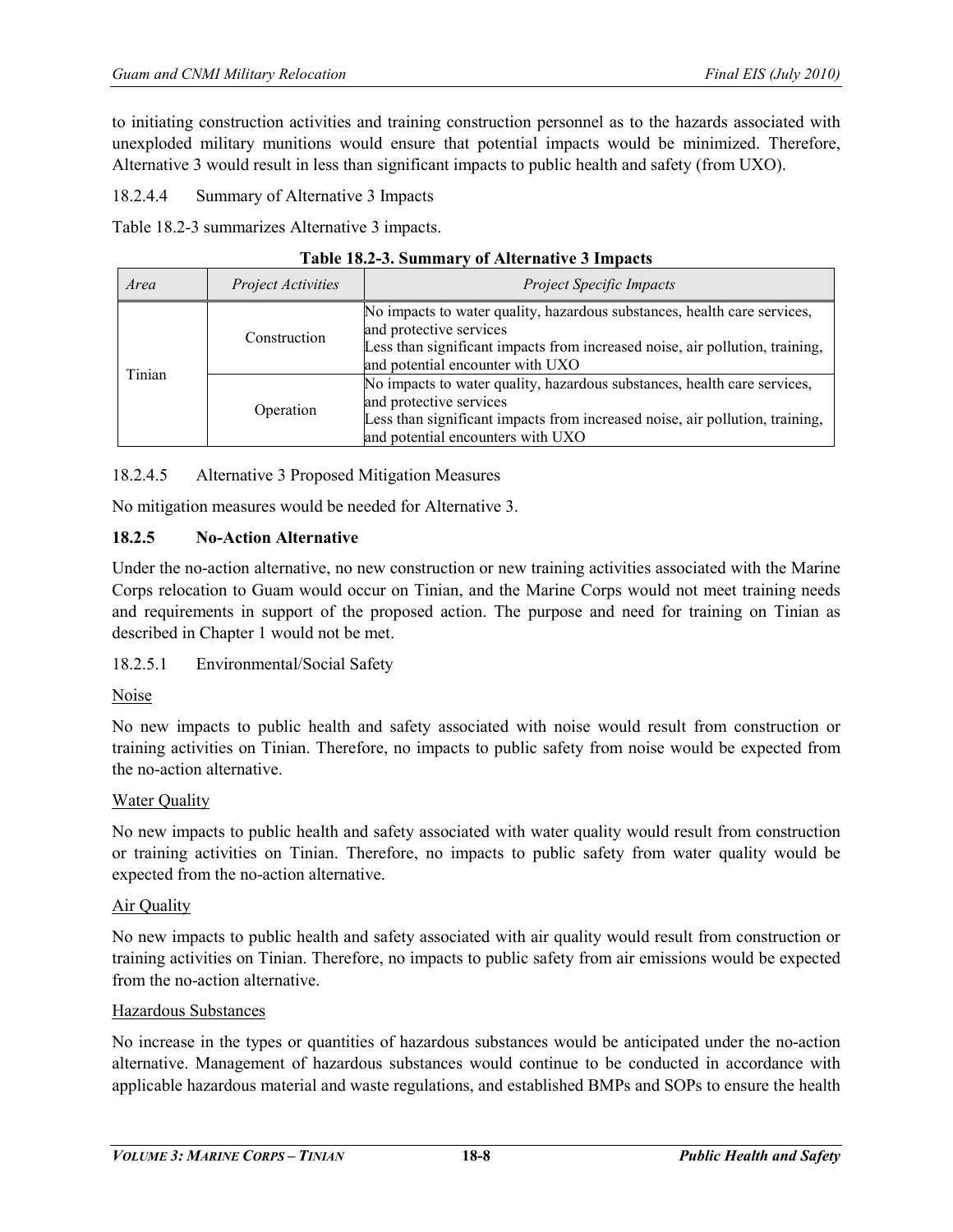and safety of workers and the general public is maintained. Therefore, no impacts to management of hazardous substances would be expected from the no-action alternative.

#### Health Care Services

No increases in demand for health care services would occur as a result of training activities on Tinian. Therefore, no impacts to health care services would be expected from the no-action alternative.

#### Public Services

No increases in demand for public services would occur as a result of training activities on Tinian. Therefore, no impacts to public services would be expected from the no-action alternative.

#### 18.2.5.2 Operation

Under the no-action alternative, no new training activities associated with the Marine Corps relocation to Guam would occur on Tinian. As a result, there would be no potential risk to the public from training activities. Therefore, the no-action alternative would result in no impacts to public health and safety.

#### 18.2.5.3 UXO

The Island of Tinian was an active battlefield during WWII. As a result of the invasion, occupation, and defense of the island by Japanese forces and the assault by Allied/American forces to retake the island, unexploded military munitions may still remain. Under the no-action alternative, no excavation for building foundations, roads, underground utilities, and other infrastructure would occur in support of proposed Marine training requirements. As a result, there would not be an increase in the likelihood of encountering unexploded military munitions. Therefore, the no-action alternative would result in no impacts to public health and safety (from UXO).

#### **18.2.6 Summary of Impacts**

Table 18.2-4 summarizes the potential impacts of each action alternative and the no-action alternative. A text summary is provided below.

| Alternative 1                      | Alternative 2                     | Alternative 3      | No-Action Alternative |  |
|------------------------------------|-----------------------------------|--------------------|-----------------------|--|
|                                    | <b>Construction and Operation</b> |                    |                       |  |
| <b>Environmental/Social Safety</b> |                                   |                    |                       |  |
| $\bullet$ LSI                      | <b>LSI</b>                        | - LSI<br>$\bullet$ | NI                    |  |
| Training                           |                                   |                    |                       |  |
| LSI<br>$\bullet$                   | LSI<br>$\bullet$                  | $\bullet$ LSI      | - NI<br>$\bullet$     |  |
| <b>UXO</b>                         |                                   |                    |                       |  |
| LSI                                | <b>LSI</b>                        | LSI                | NI                    |  |

**Table 18.2-4. Summary of Impacts**

*Legend:* LSI = Less than significant impact, NI = No impact.

The potential increase in noise and air quality emissions would be less than significant; therefore, overall potential impacts to human health and safety would be less than significant. Health care professionals and public service personnel are anticipated to maintain existing service conditions; therefore, no impact to health care, police, or fire service is anticipated. No impact to public health and safety are anticipated from water quality concerns and management of hazardous substances.

Prior to conducting training activities, range areas would be cleared of non-participating personnel and the public so that the only public health and safety issue would be if a training event exceeded the safety area boundaries. Public notification of training activities, use of established training areas, compliance